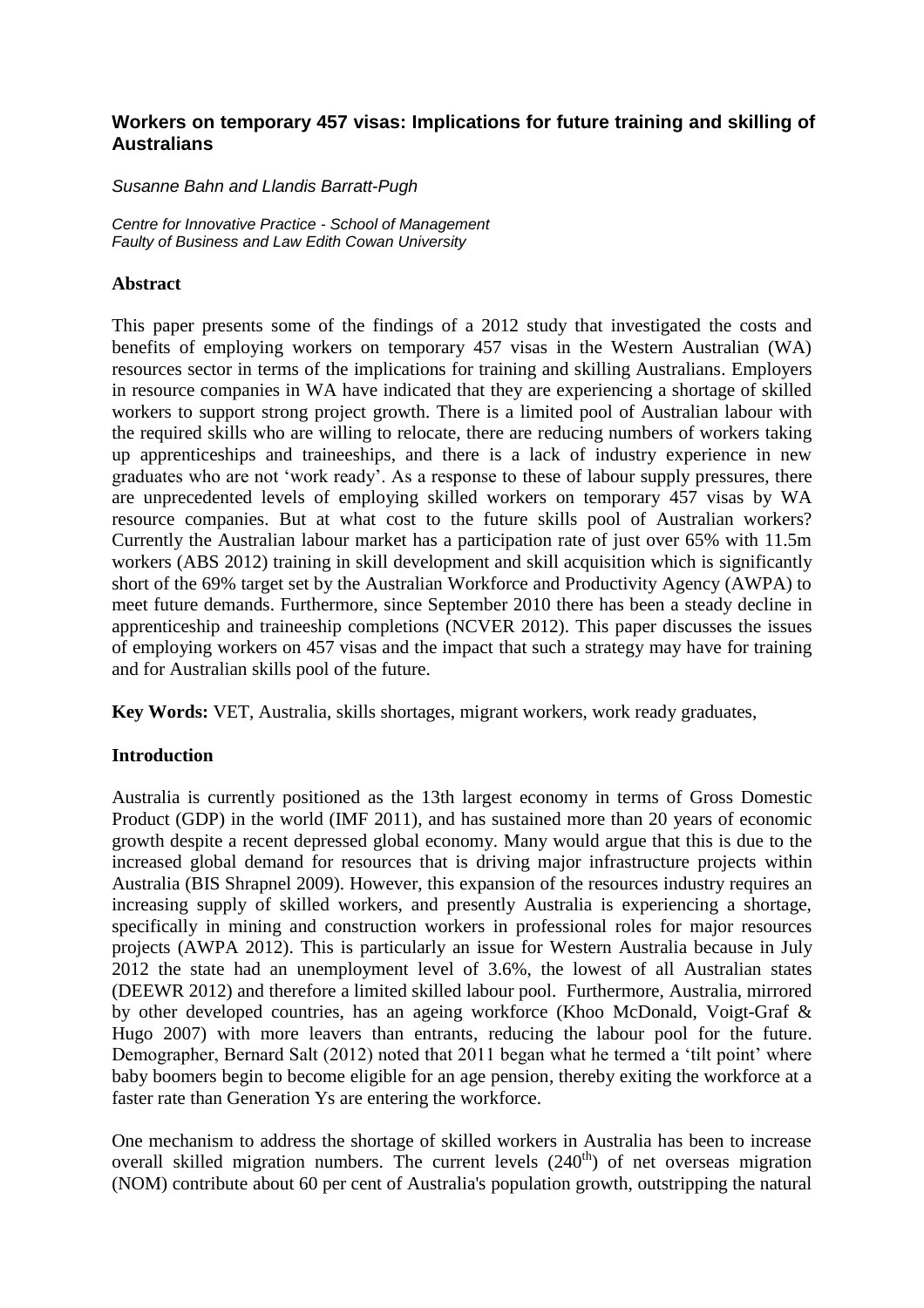increase in the population since 2005 and underpinning the national growth from a nation of 10m in 1960 to 22m in 2010 (ABS 2009). NOM has seen WA, for example, experience significant population growth in the past two years to reach a population of 2.5 million in 2012 (ABS 2012a). In 2011, the Federal Government increased the cap on the skilled stream of Australia's Migration Program from 113,850 places in 2010-11 to 125,850 places in 2011- 12 (DIAC 2012). In addition, the Federal Minister for Immigration & Citizenship, Chris Bowen, announced on the  $19<sup>th</sup>$  July 2011 that Perth had been classified as a regional area (Bowen 2012) thereby increasing the numbers of eligible permanent residents that could be brought into WA through various skilled migration schemes. Skilled migration specifically under the subclass 457 visa currently accounts for about half of all migration to Australia (ABS 2009; Phillips & Spinks 2011). A quarter of Australia's current labour force was born overseas (DIAC 2011). Political perspectives about skilled migration are polarised. From one perspective skilled migration increases the future skilled labour pool, reduces training costs and provides employers with work ready employees. From the alternative perspective, skilled migrants may displace local workers, reduce investment in training infrastructure, and place increasing burdens on social infrastructure. However, this is a debate strongly driven by ideology rather than research, and this study sought to gather data that could inform and improve the level of social debate.

### **Workers on temporary 457 visas employed in Australia**

While modern Australia has been continually built through skilled migration schemes, the Temporary Business Long Stay Visa subclass 457 was introduced as Australian policy in 1996 (Oke 2010). In 2007-08, 58,050 sponsored employees entered Australia on the subclass 457 visa. This was a 24% increase upon the previous year (DIAC 2009). In WA, workers on temporary 457 visas account for 0.4 per cent of the population (Huddleston, Huddleston & Tonts 2012). Over 9,000 visa holders on temporary 457 visas were in trade occupations with 56% of those located in Western Australia (WA) and Queensland (Qld). Workers on temporary 457 visas make up 20% of the workforce in the resources sector (DIAC 2011). In 2012, WA had the second highest number of skilled workers on 457 visas in Australia and had achieved a rise of 75% with a total of 19,430 workers entering WA in 2010/11 (DIAC) 2012).

The Commonwealth Government, using ABS statistics, compiles a listing of specific skilled roles where skill shortages exist. Employers are then able to search for and sponsor skilled migrants for these roles. Skilled migrants entering Australia under the temporary 457 visas are permitted to work for a maximum of four years and are allowed a maximum of 28 days out of work before they must leave the country. Once a worker is allocated a 457 visa their spouse and children can also come to Australia. Spouses gain full work rights and applications for permanent residency are only reliant on sponsorship from their employer and a guarantee of continued employment for a reasonable time. Access to sponsorship and visa application confirmation has become faster with the availability of online submissions since November 2003 (Khoo et al 2007). Workers are not bound to their original employer after the close of their contract and within 2 years of their stay can apply for permanent residency for themselves and their family (DIAC 2009). After a further two-year period they may apply for citizenship.

In Australia previous migration schemes were government sponsored, however currently individual employers often bear the significant costs of employing workers on temporary 457 visas (Khoo et al 2007; Millbank 2008). Employers acting as sponsors for these workers have a number of specific responsibilities including: provision of work; assistance with ensuring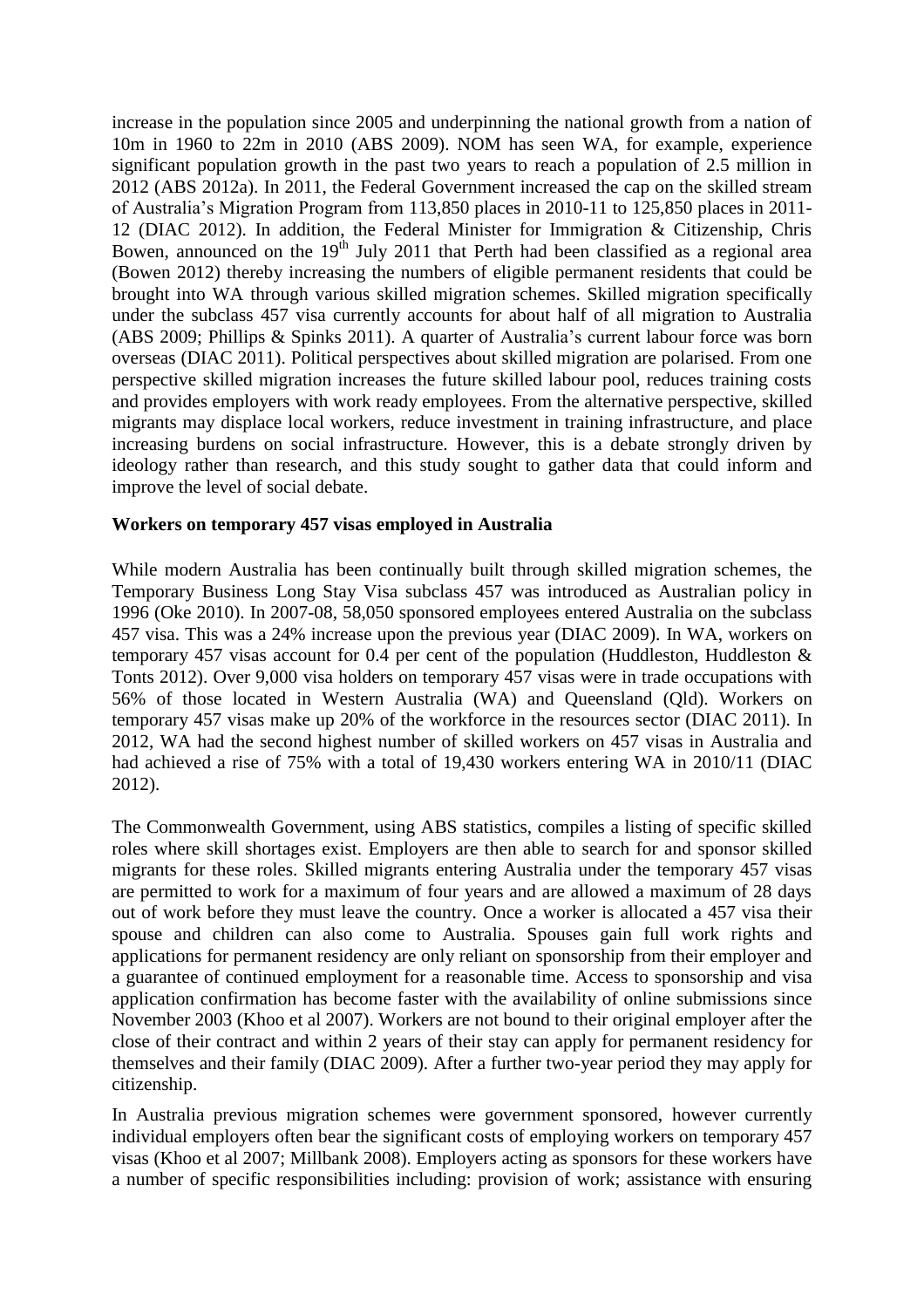that the worker has access to adequate housing during their time in Australia; providing equitable payment for the work performed; and ensuring there is adequate provision for the workers' children to attend school (Khoo et al 2007). There is a sharp contrast between such investments in *single* work ready employees and investments in developing ongoing training partnerships or training infrastructure within the local community.

### **Shortage of employer led training in Australia to develop specialised skills**

Due to a shortage of highly skilled workers in Australia the federal government has not placed a requirement upon Australian business to undertake any labour market-testing to see if Australian residents are available to do the work (Toner & Woolley 2008; Kinnaird 2006), or to invest in training home labour prior to sponsoring workers on temporary 457 visas. However, supporters of skilled migration argue that in periods of rapid growth the Australian economy lacks the capability to train sufficient domestic workers within the rapid timeframe industry requires (OECD 2002; Roach Report 2005; Evans 2008). As evidenced by the National Centre for Vocational Education reports Australia has been in the grip of an extreme shortage of trades' skills for several years (NCVER 2008) due to employer investment in training beginning reducing during the 1990s. For example, in 2001/02 only 24% of employers provided training that led to recognised qualifications and only 13% employed apprentices or trainees (Watson, Buchanan, Campbell & Briggs 2003). Hugo (2006) identified the central training dilemma when he questioned the extent to which any increase in workers on temporary 457 visas substitutes or competes for investment in Australian education and training by government and employers. Toner and Woolley (2008:47) go further, asserting that in Australia 'if temporary migration, in effect, operates as a parallel system to supply skilled labour then there are likely to be consequences for the traditional apprenticeship training system'. This view is supported by Richards (2006), who argues that large increases in workers on temporary 457 visas numbers have been matched by a fall in employment levels of Australian residents. Interestingly, a significant proportion of workers on temporary 457 visas are employed directly by Australian labour hire companies. Hall and Bretherton (1999) maintain that while labour hire companies sponsor large numbers of workers on temporary 457 visas, they are by their very nature not large providers of formalised training for their labour pool, and therefore lack an incentive to invest in training for workers who are not their direct employees.

Currently the Australian labour market has a participation rate of just over 65% with 11.5m workers training in skill development and skill acquisition (ABS 2012b). This is short of the 69% target set by the Australian Workforce and Productivity Agency (AWPA) to meet future demands. The AWPA report (2012) questions how long such economic expansion will last and what future scenarios will require in terms of labour market needs and employee skills. They forecast that the workforce will need to expand by no less than 1 million workers and will most probably require up to 3.5m additional workers, suggesting some significant labour market skills issues for the next decade. Under any future scenario they predict a continued demand for more skilled workers with between 4.3 million and 6.4 million new jobs created. They indicate that the resources industries and managerial skills will be a specific focus for that demand. Perhaps most importantly, they predict potential skill shortages until 2025 indicating there will be at least a 250,000 deficit of higher-level qualified workers (AWPA 2012:5).

Compounding the problem, training commencements and completions in Australia have fallen in recent years. The early trend estimates by the National Council Vocational Education Research (NCVER) of apprenticeship and traineeship commencements indicate that although trade commencements grew steadily from the June quarter 2009 to the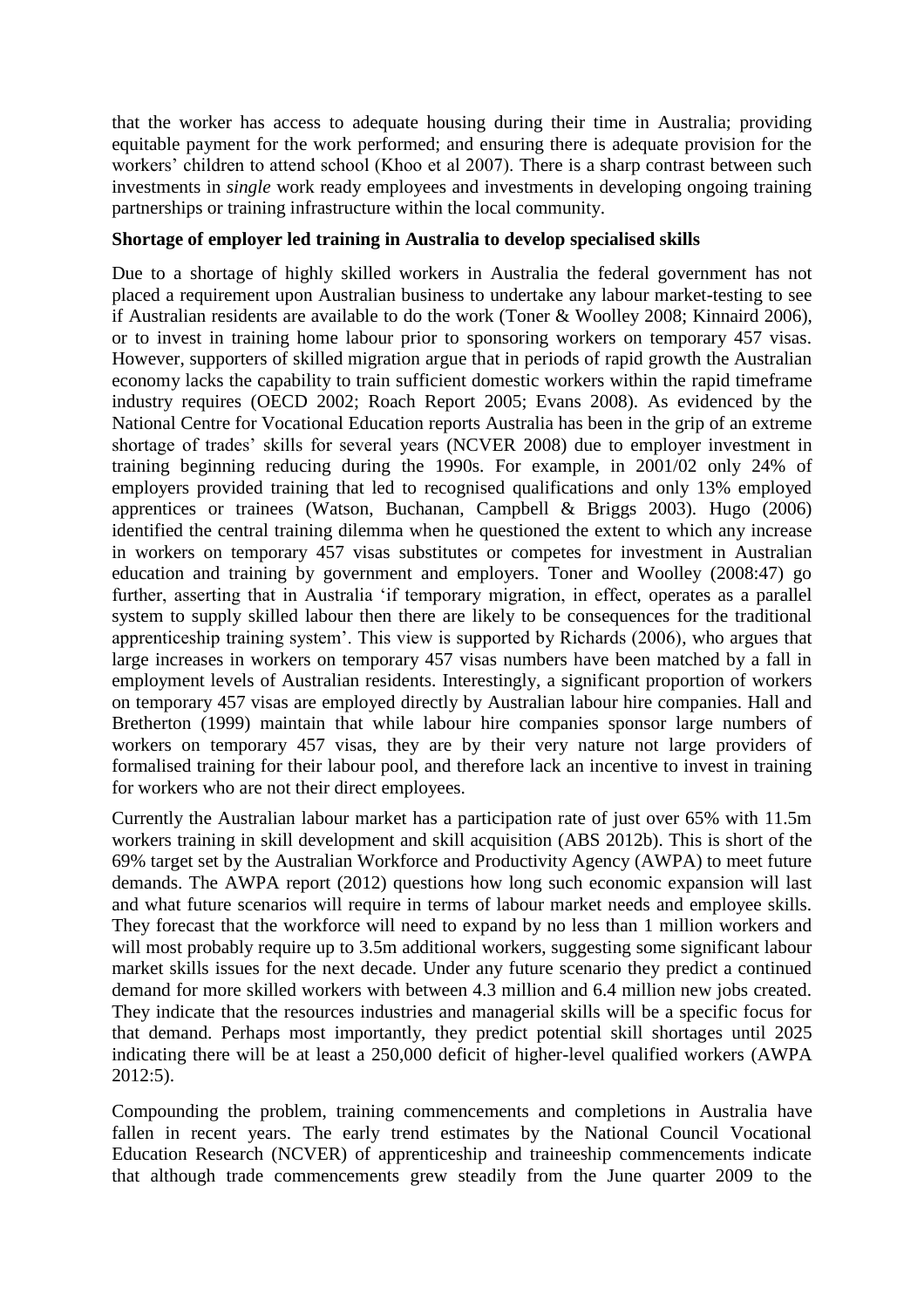September quarter 2010, from that point in time there has been a steady decline (NCVER 2012). However, the AWPA (2012) note that the Council of Australian Governments (COAG) Reform Council reports that the proportion of Australians aged 20-64 years without Certificate III qualifications has slowly declined to 44.7% in 2011 from 47.1% in 2009. This figure would need to rise to 76.4% in 2020 to meet the COAG targets. Finally, in terms of specialised highly skilled professionals for example engineering, Engineers Australia (2009) argue that the major causes of engineering skill shortages include: that there are insufficient numbers of engineers trained domestically; there is a long lead time in training engineers (up to 5 years at the university level); the ageing engineering workforce; the demand for engineering skills during high levels of activity in resources projects; and international competition for highly skilled labour (Cameron & Joyce 2010).

The existing skill shortage is therefor forecast to continue and will most probably become even more acute as baby-boomers retire and the workplace demands more highly skilled operatives. While skilled migration has historically been a component of building Australia's labour pool, it has generally been used as a shock absorber filling troughs and being withdrawn when there are domestic peaks. How significant should the role of migrant labour be in developing Australia's labour pool for the future? What are the associated costs and benefits and how may the impact on national training infrastructure and industry production.

# **Methodology**

The study used a mixed methodology because it was looking at both economic and social paradigms. Creswell, Plano Clark, Gutman and Hanson (2003:210) support a mixed approach as a distinct research design that uses both qualitative and quantitative investigative methods. Creswell et al (2003:231) after Cherryholmes (1992) state that in using mixed methods 'researchers should be concerned with applications, with what works and with solutions to problems' as in the focus of this study concerned with the 'impact' of workers on 457 visas on business, migrant families and the community. The study built on both the field research and the accumulated statistics of skilled migration.

The qualitative field work was based upon a grounded theory approach to work with the interview data. Grounded theory aims to generate or discover a theory, or abstract the analytical schema of a phenomenon that relates to a particular situation grounded in the experience and perceptions of the participants (Glaser & Strauss 1968). The researcher, as the primary instrument, works closely with stakeholders in the business world, assuming an inductive stance to enable the results and findings to be *grounded* in the empirical data (Patton 1990). The data collected for the study was conceptualised and reduced, 'elaborating categories in terms of their properties and dimensions, and relating through a series of prepositional statements' (Strauss & Corbin 1998:12) or coding. This process allowed for the emergence of key sensitising concepts from the data thus alerting the researcher to possible avenues for future investigation (Clarke 1997). Theory grows out of this data, but is also grounded in the data (Moustakas 1994). A grounded theory approach is important to the study as the researcher's worked closely with the skilled migrants and employers to identify the issues that migrants encounter during their time in Australia, the issues employers face when employing workers on 457 visas and the impact on the Australian economy and future training and working arrangements. Subsequently, the analysis of the study's qualitative data generalised and modelled the key relations between the various stakeholders.

# **The research questions that drove the investigation were:**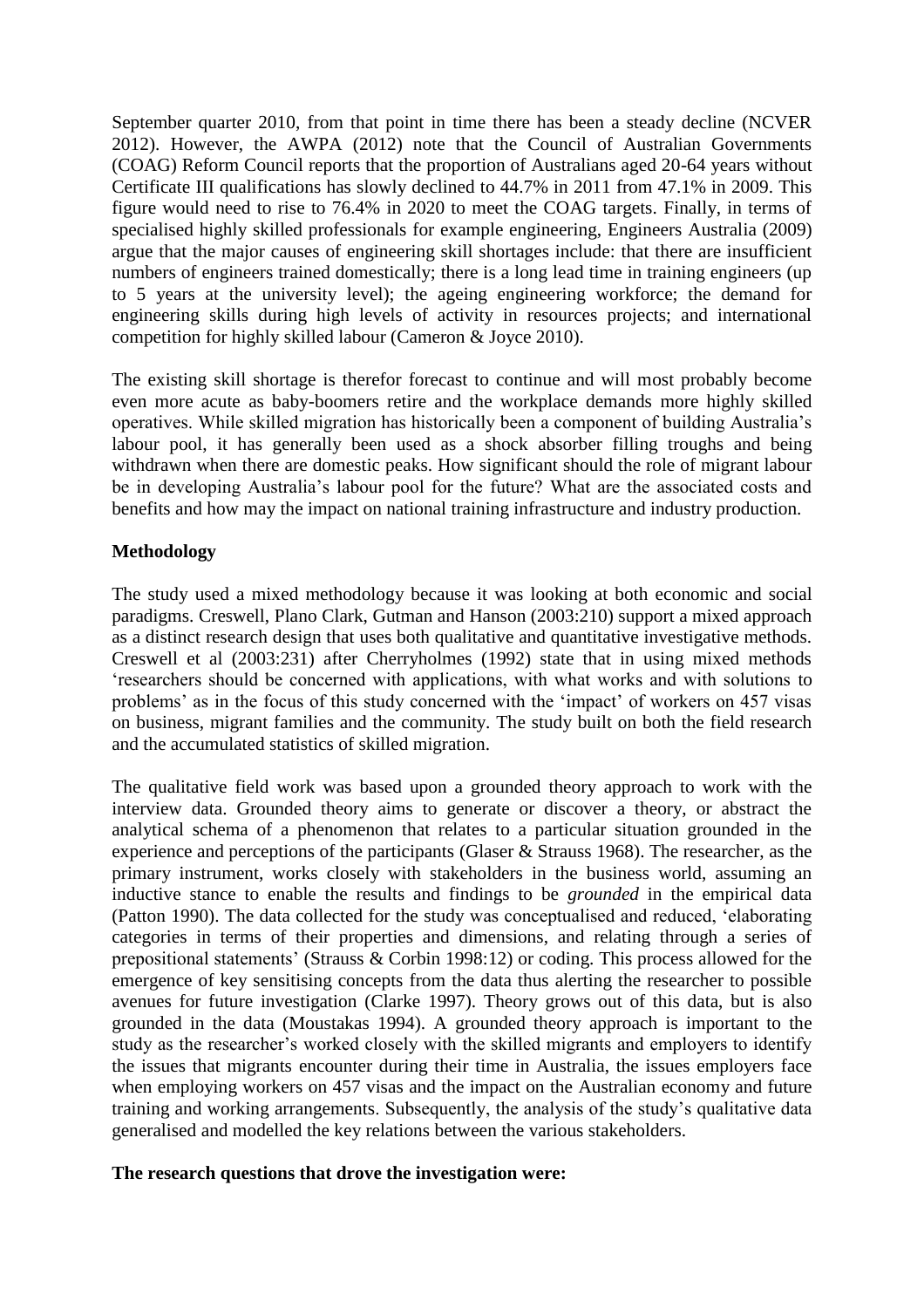- 1. What are the benefits, costs and issue to business, communities and migrant families employing 457 workers?
- 2. What support do business, migrant families and communities need when 457 workers are employed?
- 3. What are the implications of the study findings for policy and practice?

The quantitative analysis examined the impact of using workers on 457 visas on the migrant families, the local community, WA resources companies and the overall Australian economy. Secondary data was analysed to determine the welfare gains or losses of the workers currently working in the resources sector compared to Australians who have the potential to work or to be trained for these jobs, the financial implications of employing workers on 457 visas instead of Australian workers and the impact of workers on 457 visas on the overall Australian economy.

### **Study sample**

The study sample and sources of data are shown in Table 1. Fifty-four semi-structured interviews with migrant workers, business representatives and support agency representatives conducted between May and September 2012. Twelve interviews were conducted face-toface and 42 were conducted by telephone (due to some participants working in remote areas of WA). A Cost Benefit Analysis was conducted and secondary data between 2007 and 2012 were analysed.

| Instrument                   | Sample (purposive)                                                          |
|------------------------------|-----------------------------------------------------------------------------|
| Semi-Structured              | 30 semi-structured interviews with workers on temporary 457 visas           |
| <b>Interviews</b>            | employed in the resources sector in WA predominantly in professional        |
|                              | roles.                                                                      |
|                              | 17 semi-structured interviews with employers from 15 firms employing        |
|                              | workers on temporary 457 visas in the resources sector in WA.               |
|                              | 7 semi-structured interviews with support agencies: Migration Agents,       |
|                              | Relocation Agents and support groups (ex-pat groups).                       |
| <b>Cost Benefit Analysis</b> | A Cost Benefit Analysis was conducted to provide the benefits and costs     |
|                              | associated with employing workers on 457 visas for WA businesses,           |
|                              | migrant families and the community.                                         |
| <b>Secondary</b>             | Statistics collected by the DIAC between 2007-2012 of the number migrant    |
| demographic data             | workers and their families entering Australia on 457 visas, what businesses |
|                              | they were employed in, and the work they did, the numbers that were         |
|                              | employed by the WA resources sector and how they spent the money they       |
|                              | earned.                                                                     |

#### **Table 1: Study Sample**

#### **Findings**

The quantitative analysis and cost benefit analysis performed in the study are the subject of future publications. For this paper we present some of the qualitative data that emerged from the semi-structured interviews. The purpose of the semi-structured interviews with workers on 457 visas, business representatives who employ these workers and support agencies who assist these workers was to determine the benefits and issues of working in Australia. A thematic analysis of the interview data was conducted to identify the key themes. For this paper we present the themes that emerged on accessing skilled labour and work readiness of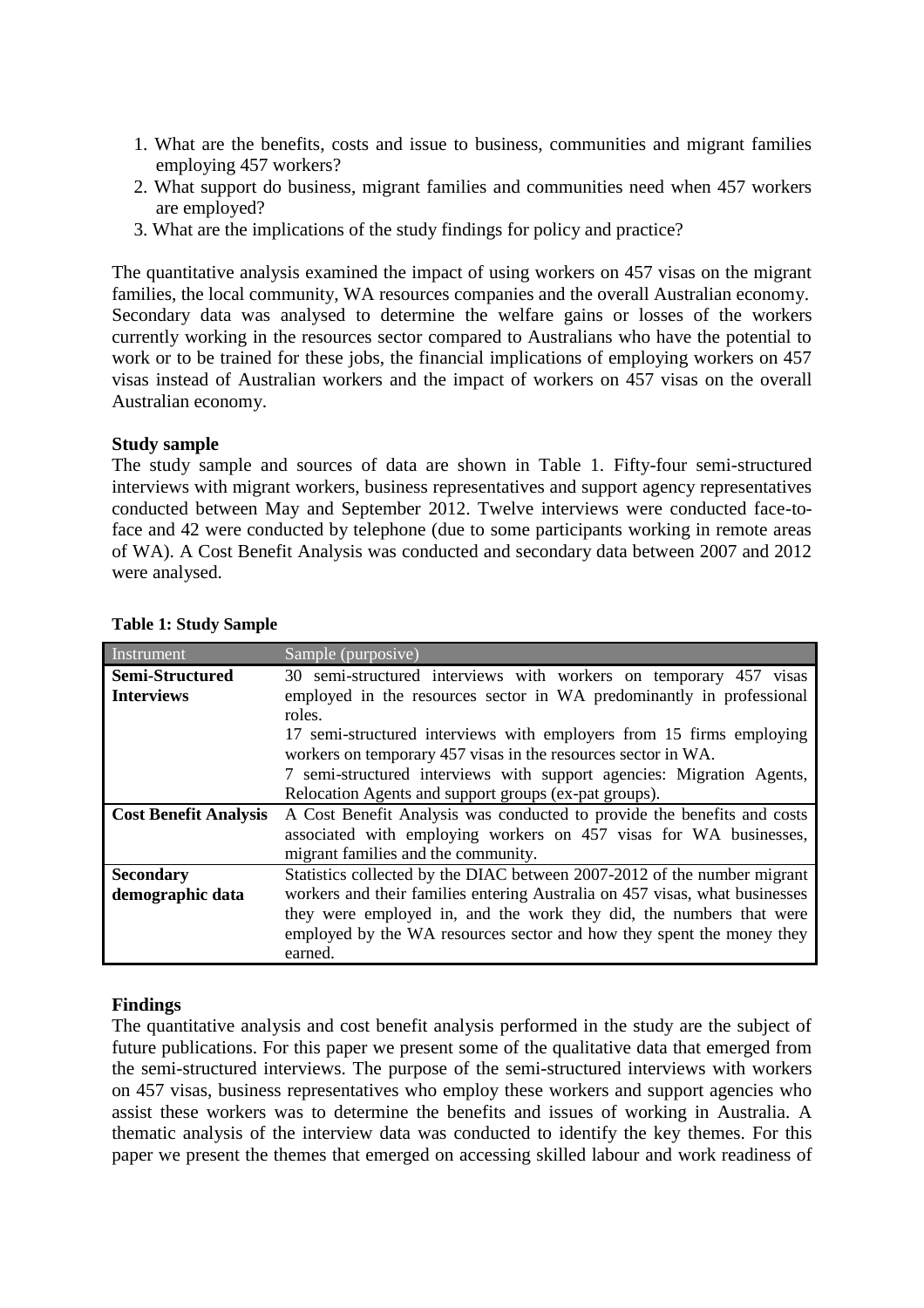graduates and support these with verbatim quotes from the business representatives we interviewed.

#### *Accessing skilled labour*

The issue of accessing skilled labour for resource projects emerged as a strong theme from the interview data. The business representatives interviewed indicated that workers with the specialised skills they required, e.g. engineers and project managers were in very short supply in Australia. Even though there was no government requirement to source Australian workers first, it was evident from the interviews with the resource sector business representatives that they attempted to source labour in Australia before seeking workers on 457 visas as the costs for importing a skilled migrant workers averaged about \$30,000.

*There's a shortage for us here with the contract specialists within the sector like process engineers, geophysicists, geologists etc. We don't really have a choice because we can't find anybody in Australia. So, it's not as if we're choosing them above Australians*.

The shortage of workers with specialised skills was particularly problematic for businesses who construct machinery in countries other than Australia for use on resources projects. The training and skills required to operate and maintain this equipment resides with their current workforce situated within their home countries. These workers are trained outside of Australia. In some cases this training was so highly specialised the VET and higher education sectors in Australia do not provide courses to train these skills. These workers are employed on a 457 visa in order to work in Australia. There was evidence in the study to indicate that while conducting business in Australia (although for these companies their workforce is predominantly from within their current labour ranks), they also employ additional Australian workers to provide training and for them to join their labour pools.

*We're obviously looking to source those specialised skills in the equipment that we purchase or that we're constructing, which isn't necessarily available here in Australia or we have experience within the business that we want to tap into to utilise.*

*[The company] isn't in the business of just bringing 457 visa holders. It's because there is a specific skills shortage. We would have done everything we can to try and recruit Australians but we only go out when we can't find roles. We've had roles that have been opened for months on end because we've not found the people in Australia or even overseas. We can't even get people to leave Tasmania to go to Melbourne!*

There is much debate in the academic literature regarding the issue of skills transfer, where the introduction of migrant workers subsequently generates increased opportunities for Australian workers. Brooks, Murphy and Williams (1994) argued that skilled temporary workers increased employment opportunities for Australian residents. However, Toner and Woolley (2008) counter by noting that it is the absorptive capacity of the business that determines the extent of such skills transfer. It is questionable how much skills transfer occurs between workers on temporary 457 visas and the Australian residents given that much of this transnational workforce sources work in the countries that need them temporarily and are unlikely to remain in Australia (Wang & McLean 2007). However, there was some evidence that skills and knowledge transfer between these workers and Australian workers was beginning to occur as international workforces included Australian workers.

#### *Graduate work readiness*

The data showed that not only were specific skills sought for resources projects; experience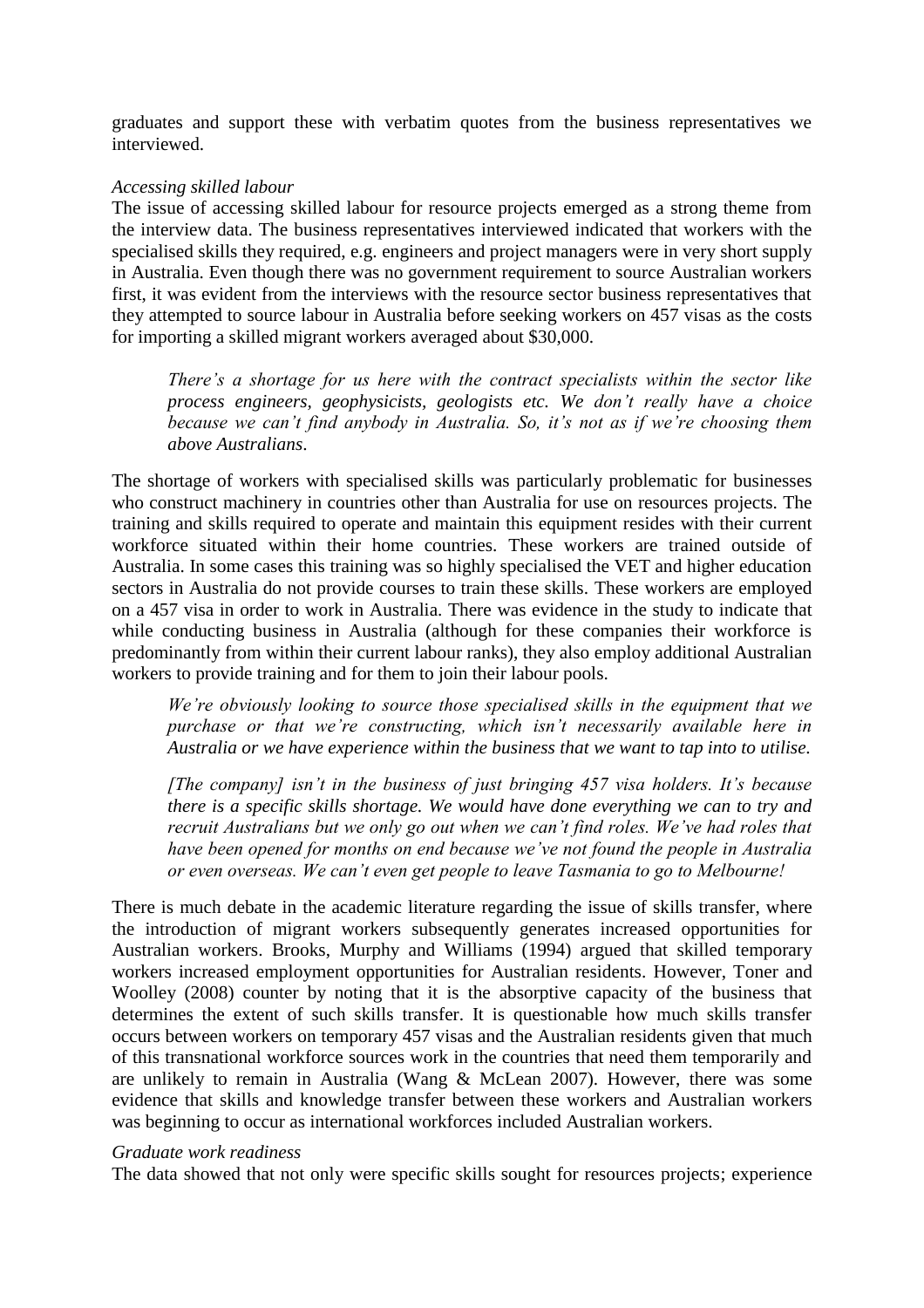in the industry was just as important. There appears to be a gap in the training offered in Australia that fails to provide enough hands-on and workplace experience for students who are required to graduate 'work ready' (Watson et al 2003). Business appears to be somewhat reluctant to employ workers without industry experience that may be in part due to the high risks involved for large construction projects involving multi-million dollar machinery. In addition graduates are completing their training to find they remain unemployed and there is evidence that trade enrolments and completions are in decline (NCVER 2012).

*The challenge for us in WA or the challenge for WA is that kids aren't going to do apprenticeships to be paid \$30,000 a year when they can go and drive a dump truck for \$120,000 a year with no skills, no training, go and do a couple of days course and you've got a higher paid job than what you're going to get when you finish your apprenticeship.*

*The Australian Apprentice System needs a boost and a kick up the backside, not in terms of the quality but numbers and the attitudes. We've got an apprentice at all of our sites and we put a lot of time and effort into developing our apprentices and I know other companies do as well. But generally there seems to be a bit of a malaise*.

*If enough apprentices were coming through, that would have a big effect on the need to recruit from abroad because I don't think the apprentices are being looked after. There will be another skills gap and there won't be enough Australian tradesmen coming through in the next 5 to 6 years because there aren't enough kids doing apprenticeships*.

The ability for business to source skilled labour remains difficult due to a lack workers with highly specialised skills in Australia, reducing numbers of workers taking up apprenticeships and traineeships and graduates completing training with limited 'work ready' skills particularly at the university level. The issue is compounded by the fact that working in the resources sector is far more like undertaking an international work assignment, with new graduates often more than a thousand kilometres and several flight from their home base, and isolated for blocks of time in geographically and climatically challenging environments. This is not an ideal situation for industry acculturalisation. Buchanan (2009) notes that there is limited emphasis on occupational knowledge for both Vocational Education & Training (VET) trainees and for higher education graduates, and indicates that they need more coherent structures of competence linked to industry situations. He argues that there should be incentive structures developed for industry to encourage a greater investment in training.

What is also evident nationally is that the resources industry is located in usually remote sites. While the resources industry remains a significant sector in the Australian economy it may well be that, despite the possibilities of training local workers for specific roles, there will continue to be insufficient numbers of trained employees willing to relocate to another State, willing to fly in and fly out, or work for significant blocks of time remotely. The historical pattern of migration to WA is that net migration annually has never been above 6,000 while overseas migration has brought rarely less than 20,000 and often more than 30,000 into the State (Simba, 2006). There is an established a pattern of relying on skilled migration as domestic migration has always been insufficient. In the broad perspective of generating a growing high-skilled, high-participation and flexible labour market, skilled migration will need to continue to be part of the national strategy. However, it is challenging to develop policy that will enable resources exploitation and simultaneously encourage the investment in training infrastructure.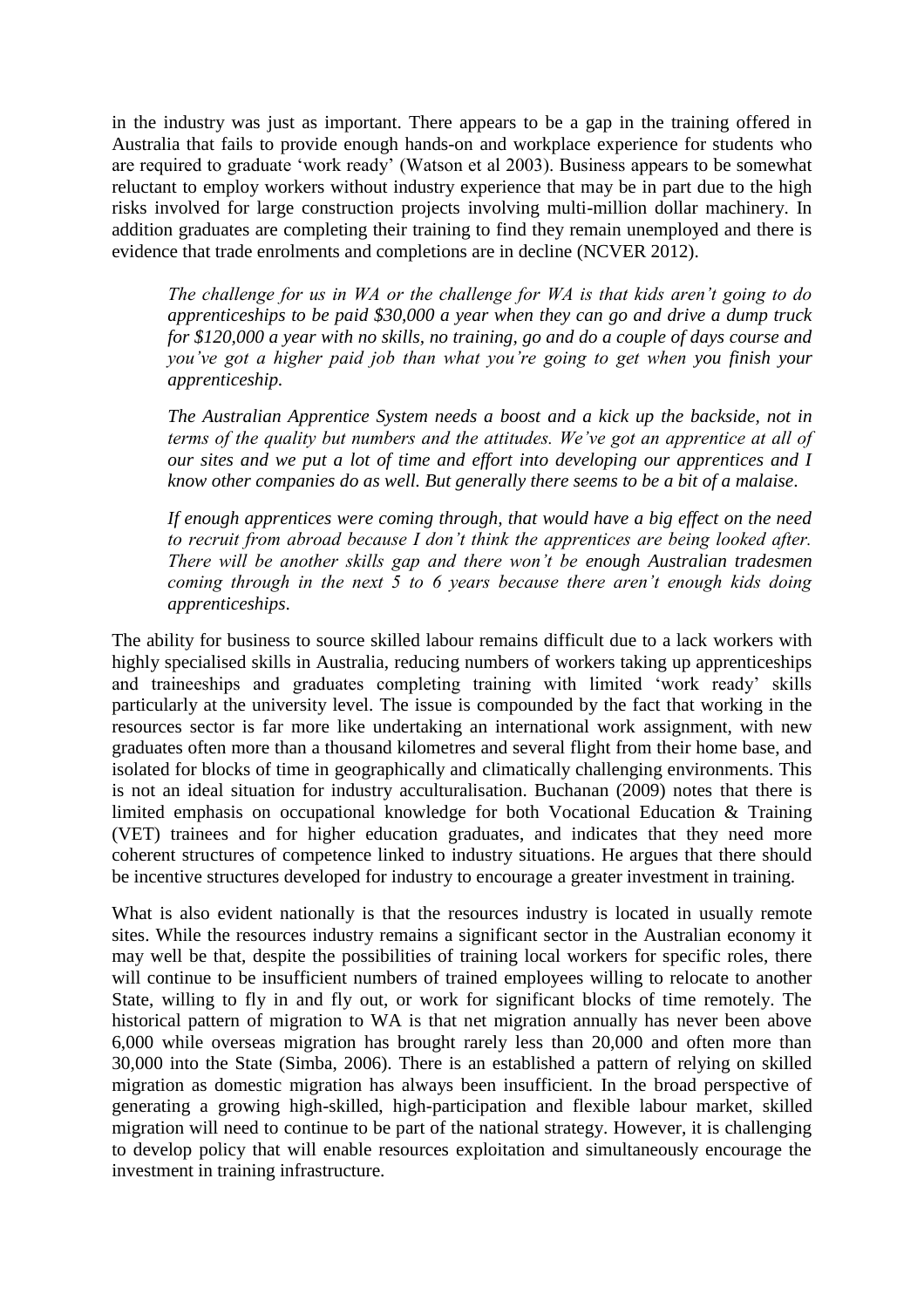### **Concluding discussion**

This study explored the wider costs and benefits to workers, employers and the community through employing migrant skilled workers. An output of the study was a report that provides current data to inform the ongoing debate about the issues of skilled migration (Bahn, Yap & Barratt-Pugh, 2012). This paper has focused on how such initiatives impact upon training delivery, opportunities and infrastructure. It produces a complex picture and indicates no simple solutions. Indeed, analysing the past may not significantly inform a future where global labour flexibility may increasingly play a part, and where the future of Australian industry will be determined by the social, political and economic fortunes of a wide range of nations.

What emerges from this study is the need to determine and continually review the appropriate balance between skilled migration and the development of training infrastructure. What Australia requires is a vibrant highly skilled labour market. Traditionally, this has always been supplemented through skilled migration. Balance is required. If skilled protectionism stifles industry growth, or skilled migration displaces training investment, there are significant longer-term costs. National policy in this area needs to achieve a balance between both contributions - a balance that will need regular monitoring and fine-tuning.

Employers with major resource projects in remote locations desire graduates who are 'work ready'. However due to a reliance on skilled migrant workers their international relocation is costly and further diminishes the opportunities for local employees to gain relevant work experience at a lower level. The implication of these findings for VET providers is that of a double-edged sword. Where VET is currently strong is where industry integrated programmes of training include work placements and 'on the job' training, providing that sought after work-readiness of graduates. However, the issue for VET is the poor retention and subsequent completion of those in apprenticeships and traineeships. While employers may indeed focus on immediate skill needs there is a persuasive argument that they should be partners in developing more workplace-based learning programmes. The argument is about effective investment rather than just social responsibility.

Such developments also have significant benefits for Australian trainees. The link between local training and local work are increasingly being fractured, with the resources industry emphasising this trend. Training in one place may well be preparation for work in another. For example, re-training of redundant workers in Geelong may develop skills, but not the capability to perform work at Roy Hill in 14-day shifts.

These issues have long term implications for Australian workers in that sourcing global labour changes the way in which we view work, how we work and where we will work in the future, how we train, what we'll train and how training providers connect with industry. The ramifications for such practices are complex and extensive in terms of impact on Australia and training in Australia. This study was the first in to gather empirical data on employing workers on 457 visas. However the findings open up numerous questions and future lines of research. Further research is specifically needed in the area of graduate work readiness and skills in both the VET and higher education sector that could draw upon the VET delivery model to better equip university graduates.

### **References**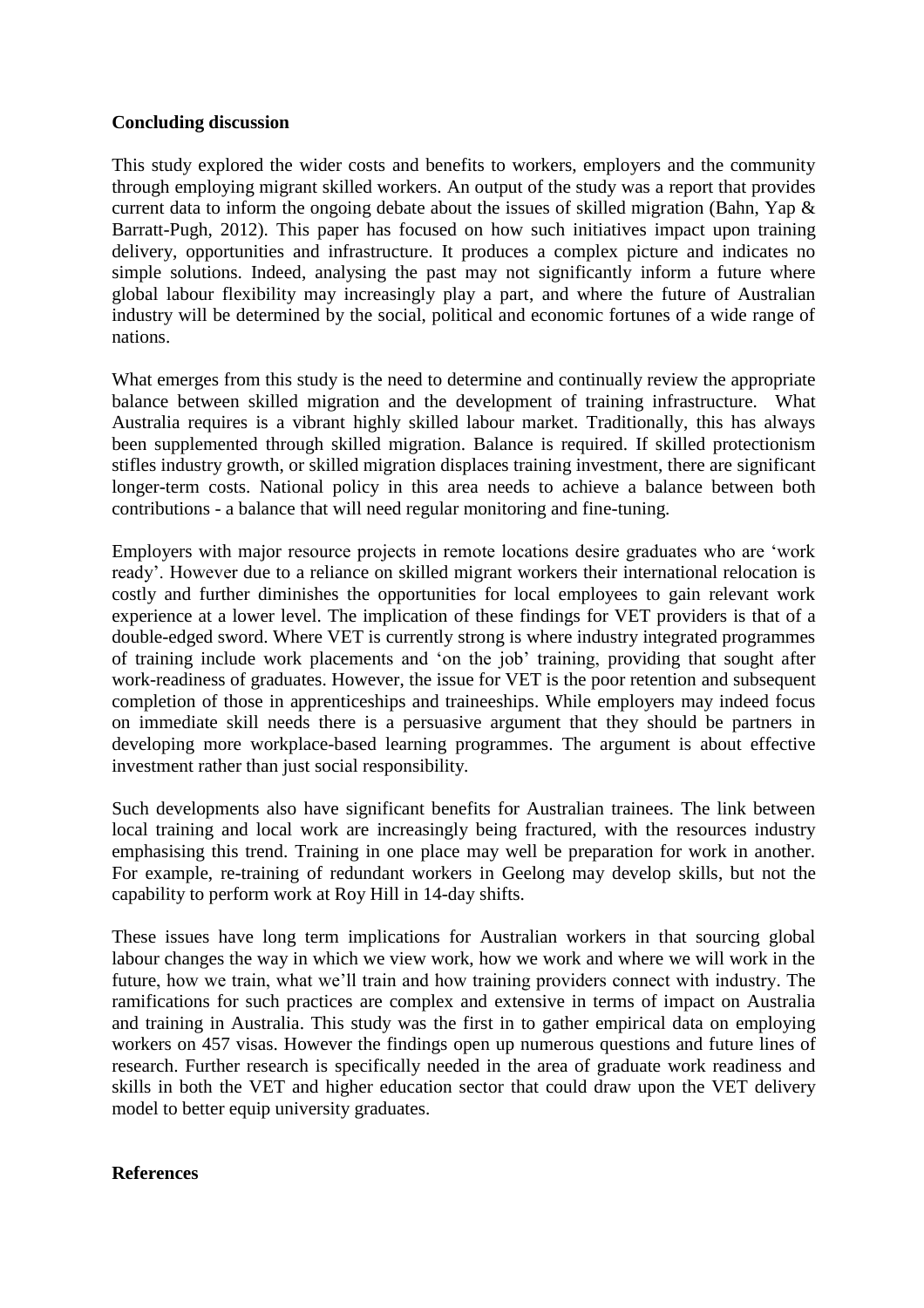ABS (2009) *Short-term visitor arrivals, Australia.*

- ABS (2012a) Australian demographic statistics, June 2012, accessed 21/12/12, available at: <http://www.abs.gov.au/ausstats/abs@.nsf/mf/3101.0?opendocument>
- Australian Bureau of Statistics (2012b) *Australian Labour Market Statistics* July, ABS Canberra, accessed 5/9/12, available at:
- [http://www.abs.gov.au/ausstats/abs@.nsf/mf/6105.0,](http://www.abs.gov.au/ausstats/)
- Australian Workforce and Productivity Agency (AWPA) (2012) Future focus: Australia's skills and workforce development needs, A discussion paper for the 2012 National Workforce Development Strategy, July 2012.
- Bahn, S, Yap, G & Barrett-Pugh, LGB (2012) 457 visa workers in the Western Australian resources industry: The benefits and costs for business, migrant families, and the community, Final Report, Edith Cowan University, 1-40.
- BIS Shrapnel (2009) Mining in Australia 2009-2024 Report, [http://www.bis.com.au/verve/\\_resources/Mining\\_-\\_Extract\\_-\\_2009.pdf](http://www.bis.com.au/verve/_resources/Mining_-_Extract_-_2009.pdf)
- Bowen, C (2012) Simplifying sponsorship for permanent skilled migrants, accessed 12/6/11, available at: [www.chrisbowen.net](http://www.chrisbowen.net/)
- Brooks, C, Murphy, J & Williams, L (1994) The role of skilled temporary residents in the Australian labour market. Canberra: Bureau of Immigration and Population Research.
- Buchanan, J (2009) Education, work and economic renewal: an issues paper prepared for the Australian Education Union, AEU, Melbourne, accessed 7/9/12, available at: <http://www.aeufederal.org.au/Publications/2009/JBuchananreport2009.pdf>
- Cameron, R & Joyce, D (2010) *Skilled Migration Stage 3 Interim Report*, CRC for Rail Innovation, Brisbane, Australia.
- Cherryholmes, CH (1992, Aug-Sept) Notes on pragmatism and scientific realism. *Educational Researcher, 21*:13-17.
- Clarke, A E (1997) A social worlds research adventure: The case of the reproductive science. In A. Strauss and J. Corbin (Eds) Grounded theory in practice, Thousand Oaks, CA, Sage.
- Creswell, JW, Plano Clark, VL, Gutman, M & Hanson, W (2003) Advanced Mixed Methods Research Designs in A. Tashakkori and C. Teddlie (Eds.) *Handbook of Mixed Methods in Social and Behavioural Research*, Thousand Oaks, CA, Sage.
- Department of Education, Employment and Workplace Relations (DEEWR) (2012) Unemployment rates by state and territory, July 2012, accessed 4/9/12, available at: [http://www.deewr.gov.au/lmip/default.aspx?LMIP/LFR\\_LFR\\_LM\\_byLFR\\_Unemployme](http://www.deewr.gov.au/lmip/default.aspx?LMIP/LFR_LFR_LM_byLFR_UnemploymentRate) [ntRate](http://www.deewr.gov.au/lmip/default.aspx?LMIP/LFR_LFR_LM_byLFR_UnemploymentRate)
- Department of Immigration and Citizenship (2009) Subclass 457 Business (Long Stay) policy update, accessed 5/9/12, available at:

http://www.immi.gov.au/gateways/agents/news/2009/457-policy-changes.htm Department of Immigration and Citizenship (2011) Migrant economic outcomes and

contributions, accessed 5/9/12, available at: [http://www.immi.gov.au/media/publications/research/\\_pdf/outcomes-contributions](http://www.immi.gov.au/media/publications/research/_pdf/outcomes-contributions-apr11.pdf)[apr11.pdf](http://www.immi.gov.au/media/publications/research/_pdf/outcomes-contributions-apr11.pdf)

- Department of Immigration and Citizenship (2012) Subclass 457 State/Territory summary report – 2011-12 to 31 January 2012, accessed 5/9/12, available at: <http://www.immi.gov.au/media/statistics/pdf/457-stats-state-territory-jan12.pdf>
- Engineers Australia (2009) *Inquiry into Skill Shortages in the Rail Industry Submission to the Victorian Education and Training Committee May 2009*, Engineers Australia Victorian Division, North Melbourne, accessed 7/9/12, available at: [http://www.parliament.vic.gov.au/etc/Submissions/rail\\_industry/engineersaustralia.pdf](http://www.parliament.vic.gov.au/etc/Submissions/rail_industry/engineersaustralia.pdf)
- Evans, C (2008) Ministerial statement: Changes to the 2008-09 skilled migration program. <http://www.minister.immi.gov.au/media/media-releases/2008/ce08123.htm>